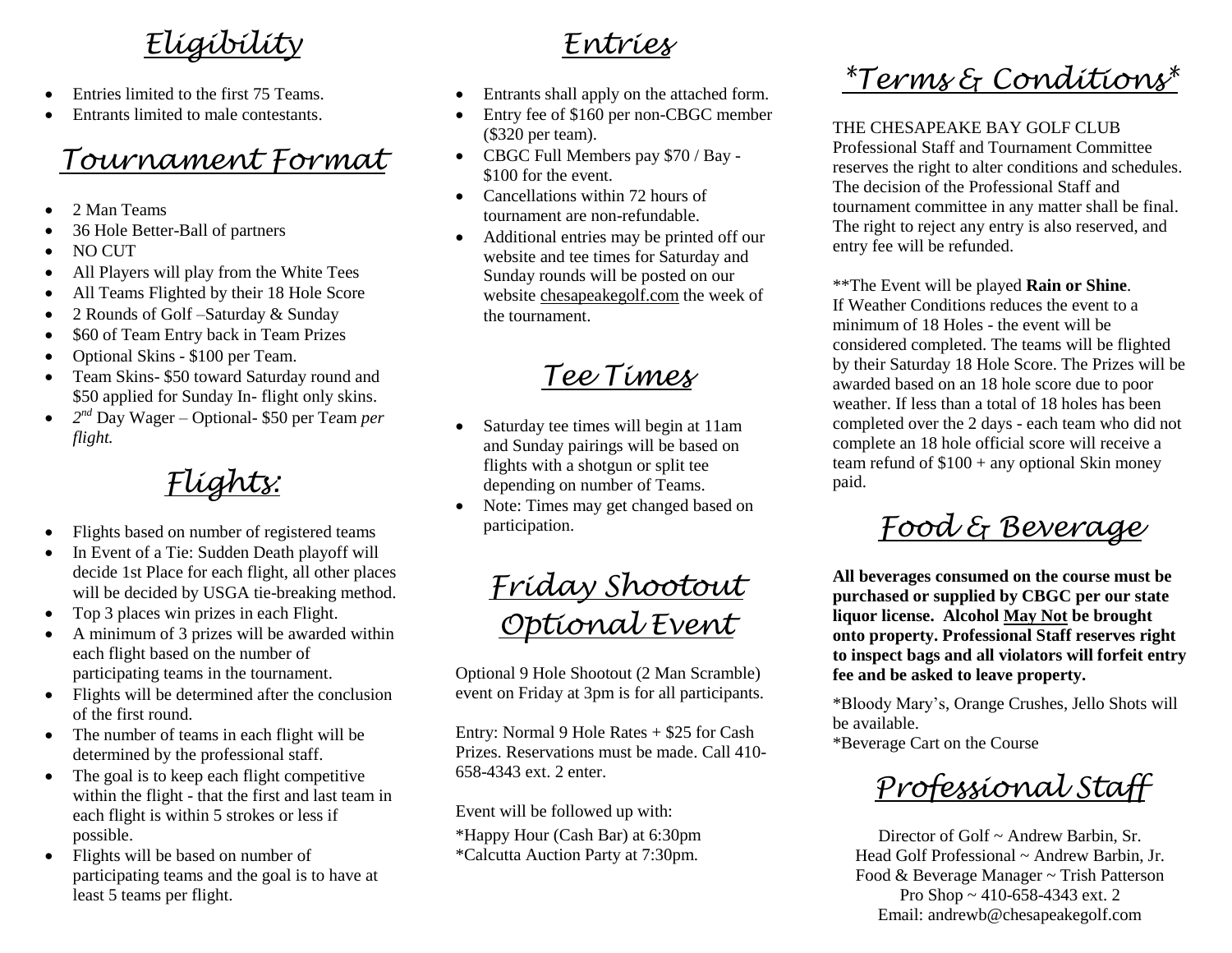| Date Received:                                                                                                                                                                                                                         | Invitational Application (Please Print Clearly) |
|----------------------------------------------------------------------------------------------------------------------------------------------------------------------------------------------------------------------------------------|-------------------------------------------------|
| ** Online Payments available at www.chesapeakegolf.com With your paid Entry you are accepting our outlined terms and conditions.<br>Checks made payable and mailed to: Chesapeake Bay Golf Club, 128 Karen Drive, Rising Sun, MD 21911 |                                                 |
| <b>Lead Partner:</b>                                                                                                                                                                                                                   | Partner:                                        |
| Address:                                                                                                                                                                                                                               | Address:                                        |
| City:                                                                                                                                                                                                                                  | City:                                           |
| Phone:<br>$\mathbf{Zip:}$ –<br>State:                                                                                                                                                                                                  | Phone:<br>Zip:<br>State:                        |
| Email:                                                                                                                                                                                                                                 | Email:                                          |
| USGA Handicap:                                                                                                                                                                                                                         | USGA Handicap:                                  |
| \$160 per non-member<br><b>Tournament Fee per Team:</b>                                                                                                                                                                                | \$70 per CBGC Full Member / \$100 Bay           |
| <b>Shootout – 9 Hole Event on Friday:</b> (Optional) $\qquad$                                                                                                                                                                          |                                                 |
| $_{2}/$ Sunday $_{2}$<br>@\$25<br>Guests - Additional Meals: Saturday _                                                                                                                                                                | @316                                            |
| Grand Total Paid \$                                                                                                                                                                                                                    |                                                 |
| Date Entry is Paid                                                                                                                                                                                                                     |                                                 |
|                                                                                                                                                                                                                                        |                                                 |
|                                                                                                                                                                                                                                        |                                                 |